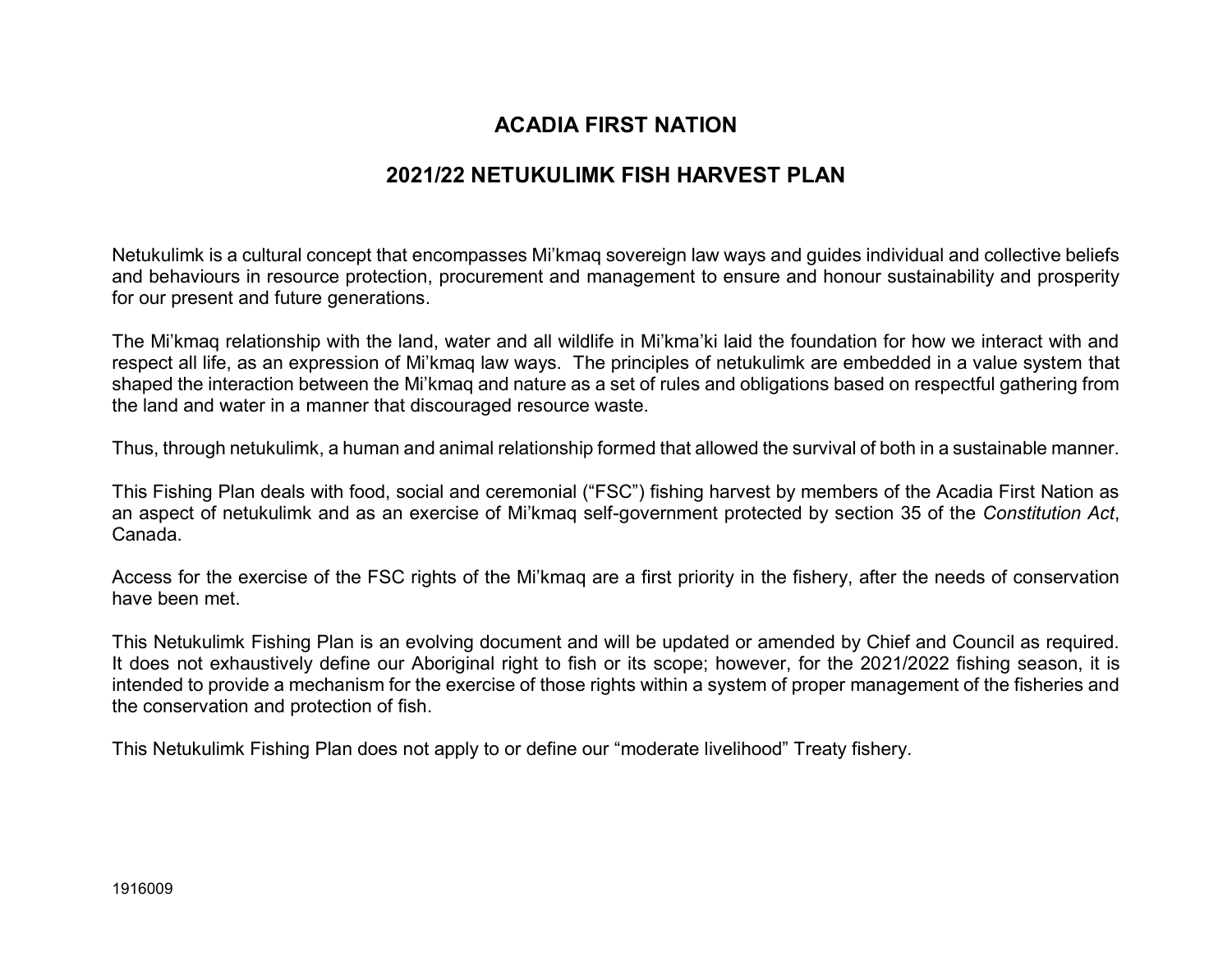#### **Definitions**

"**As authorized by the Community**", when used in relation to any fishery, means that there can be no fishing of that species until some future announcement by the Acadia First Nation.

"**Bait**" means only bait required for food, social and ceremonial fishing and does not include bait required for commercial or "moderate livelihood" fishing.

"**Jigging**" means fishing by manipulating one or more hooks so as to pierce a fish in any part of the body instead of luring the fish to take the hook into its mouth.

"**Length**", except where otherwise indicated within the conditions of this licence, means:

- (a) in relation to a lobster, the distance from the rear of either eye socket to the rear end of the carapace, measured along a straight line parallel to the centre line of the carapace of the lobster;
- (b) in relation to a clam, mussel or oyster, the distance measured in a straight line through the longest part of the shell;
- (c) in relation to a landlocked salmon, the distance measured in a straight line from the tip of the nose to the fork of the tail; and
- (d) in relation to striped bass, the distance measured in a straight line from the tip of the nose to the tip of the tail.

"**Shell height**", in relation to a scallop, means the distance from the outer edge of the shell at the midpoint of the hinge to the farthest point on the outer edge of the shell opposite to the hinge, measured in a straight line.

#### **Dates and Times**

This Netukulimk Fishing Plan is for the period from June 1, 2021, to May 31, 2022; it is for management purposes only, and is without prejudice to future decisions of Chief and Council.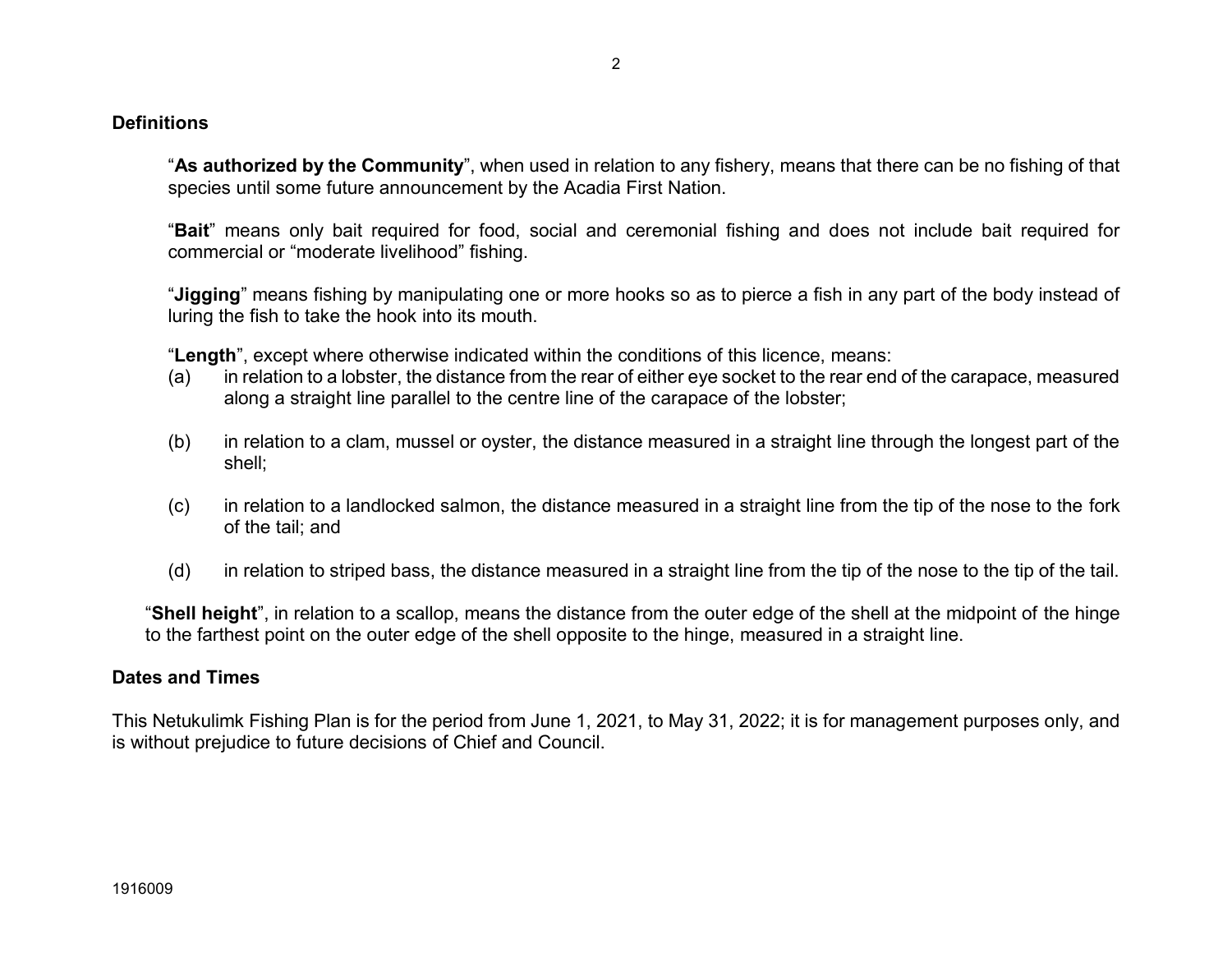### **Disposition of Food Fish**

Fish harvested under this Netukulimk Fishing Plan are for food, social and ceremonial purposes. No more than one-half of the daily allowable catch may be sold, traded or bartered for bait, fishing supplies or other food for the family. For lobster, no more than 20 lobster can be sold per day by any harvester.

### **Designation**

This Netukulimk Fishing Plan applies to all members of the Acadia First Nation.

Band Members under the age of 18 are not authorized by this Plan to fish in marine or tidal waters. Fishing by minors in inland waters is to be decided by their parent/guardian and should be under the supervision of an adult.

All persons fishing under the authority of this Plan should carry with them, or be able to show on reasonable notice, their status card and produce it on request of a Fishery Officer or a Fishery Guardian.

### **Catch Reporting**

Members of the Acadia First Nation will report to our AFN Fisheries their catch under this Fishing Plan. The Acadia First Nation will use that information to improve the Netukulimk Fishing Plan in the future. Harvesters who do not properly complete and file reports of their catch may not be eligible to fish under the Acadia Netukulimk Fishing Plan in the following season.

### **Other Provisions**

This Netukulimk Fishing Plan does not provide to any member of the Acadia First Nation any authorization to trespass on any property.

Nothing herein exempts any person from complying with any applicable Transport Canada Regulations.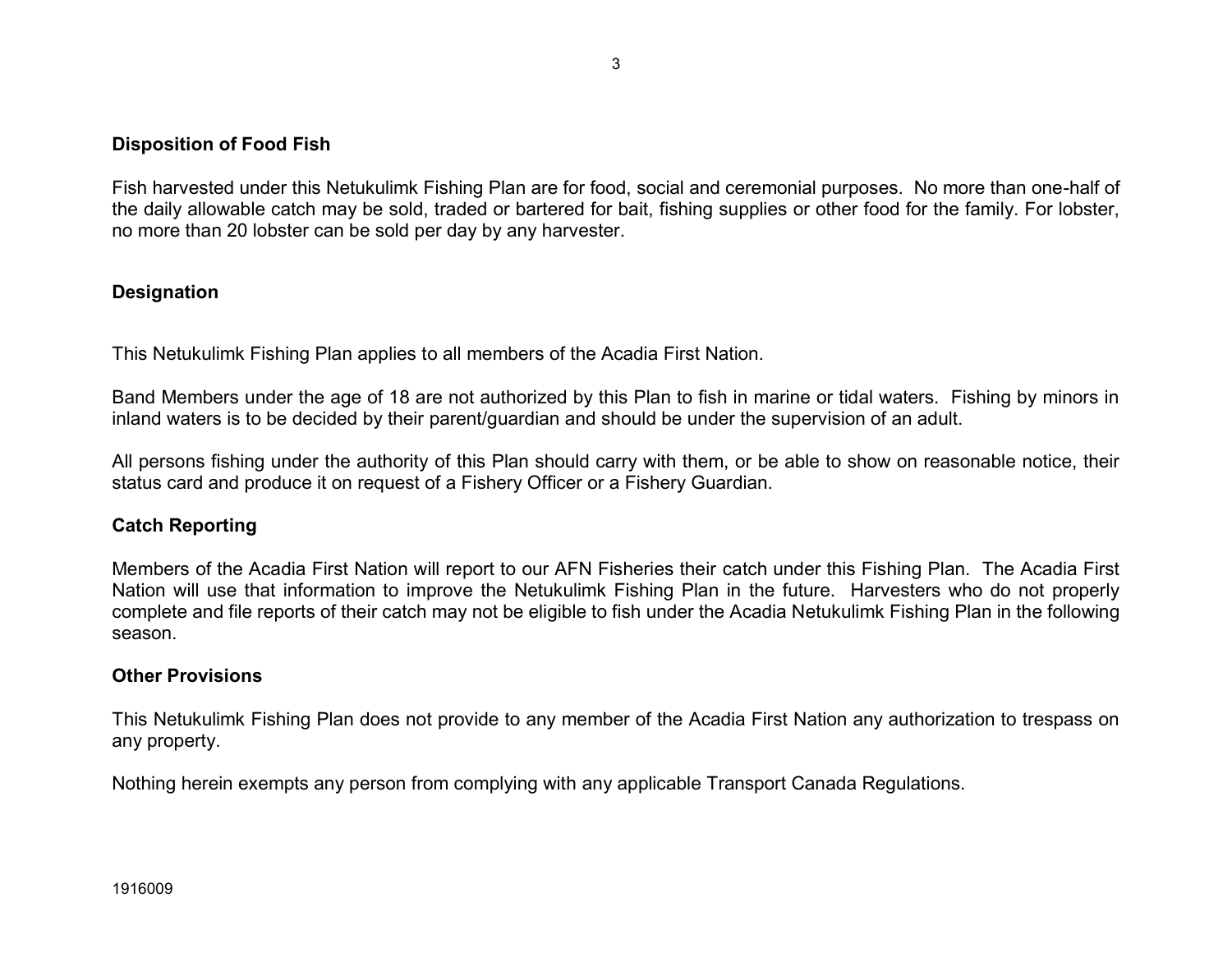This Netukulimk Fishing Plan does not allow fishing by jigging in inland waters or assisting in fishing by jigging in inland waters. Any designated fisher who catches a smallmouth bass, landlocked salmon, salmon or trout by hooking it in a part of its body other than the mouth shall immediately return the fish to the water from which it was caught and, where the fish is alive, release the fish in a manner that causes the least harm to it.

Where this Netukulimk Fishing Plan requires a fishing tag, the tag must be an Acadia First Nation tag and be attached in the manner in which the tag was designed. Acadia will issue no more than one set of missing replacement tags. Damaged tags can be returned for replacement.

Any salmon caught incidentally while fishing for other species under this Netukulimk Fishing Plan shall be immediately returned to the water in a manner that causes it the least harm.

One-third of the width of any river or stream and not less than two-thirds of the width of the main channel at low tide in every tidal stream shall be always left open, and no kind of net or other fishing apparatus, logs or any material of any kind shall be used or placed therein.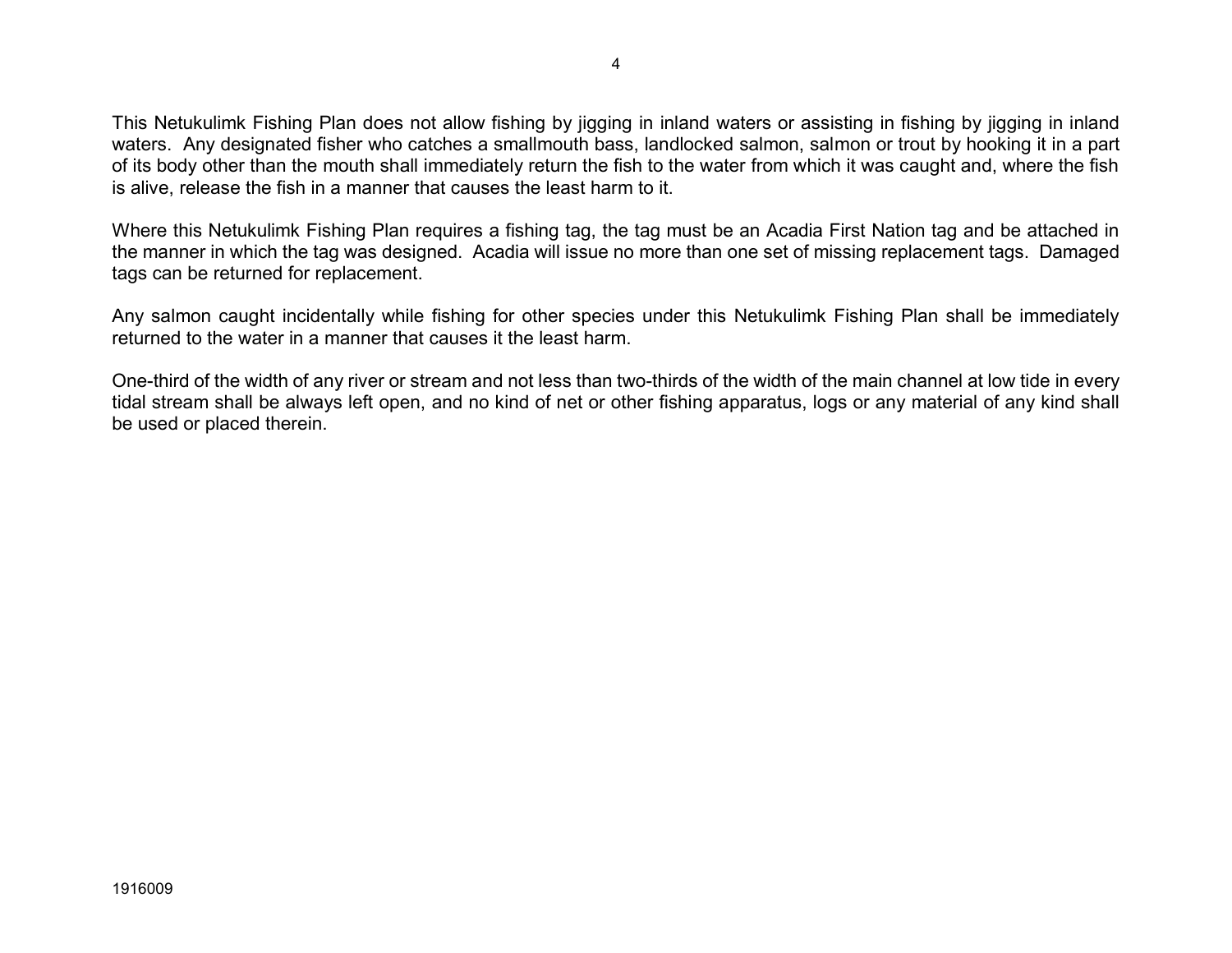| Item | <b>Species</b> | Quantity                                           | Location                                                   | <b>Dates and Times</b> | <b>Gear, Methods and Other Conditions</b>                                                                                                                                                                                                                                                                          |
|------|----------------|----------------------------------------------------|------------------------------------------------------------|------------------------|--------------------------------------------------------------------------------------------------------------------------------------------------------------------------------------------------------------------------------------------------------------------------------------------------------------------|
| 1.   | Lobster        | 3 tags per<br>member in<br>LFA 32, 33,<br>34 or 35 | <b>Lobster Fishing Areas</b><br>(LFA) 32, 33, 34 or<br>35. | June 01 to May 31      | The only acceptable method of fishing for lobster is by<br>lobster trap and/or hoop nets and/or diving. Any<br>designated fisher fishing for lobster must have a valid<br>tag issued by Acadia First Nation.                                                                                                       |
|      |                |                                                    |                                                            |                        | No person under of the age of 18 will be issued lobster<br>tags.                                                                                                                                                                                                                                                   |
|      |                |                                                    |                                                            |                        | The food fishing can be conducted throughout the year<br>unless otherwise closed by the Band Council for<br>conservation purposes.                                                                                                                                                                                 |
|      |                |                                                    |                                                            |                        | Trap tags are not transferable. No individual harvester<br>may be in possession of more than 3 tags for the<br>purpose of food, social, and ceremonial fishing.                                                                                                                                                    |
|      |                |                                                    |                                                            |                        | Tag holders will not allow any non-native individuals to<br>participate in the lobster food fishery.                                                                                                                                                                                                               |
|      |                |                                                    |                                                            |                        | Lost tags must be reported to the Director of Fisheries<br>immediately.                                                                                                                                                                                                                                            |
|      |                |                                                    |                                                            |                        | No person shall fish with or have on board a vessel a<br>lobster trap or hoop net unless a validate tag is securely<br>attached to the frame of the trap or hoop net in the<br>manner for which the tag was designed and in such a<br>manner that the tag is readily visible when the trap is not<br>in the water. |
|      |                |                                                    |                                                            |                        | No person shall fish with or have on board a vessel a<br>lobster trap or hoop net where the lobster tag has been<br>tampered with or where the tag number is illegible.                                                                                                                                            |
|      |                |                                                    |                                                            |                        | All lobster traps being fished or on board a vessel must<br>have in the exterior walls of each parlor in the trap and                                                                                                                                                                                              |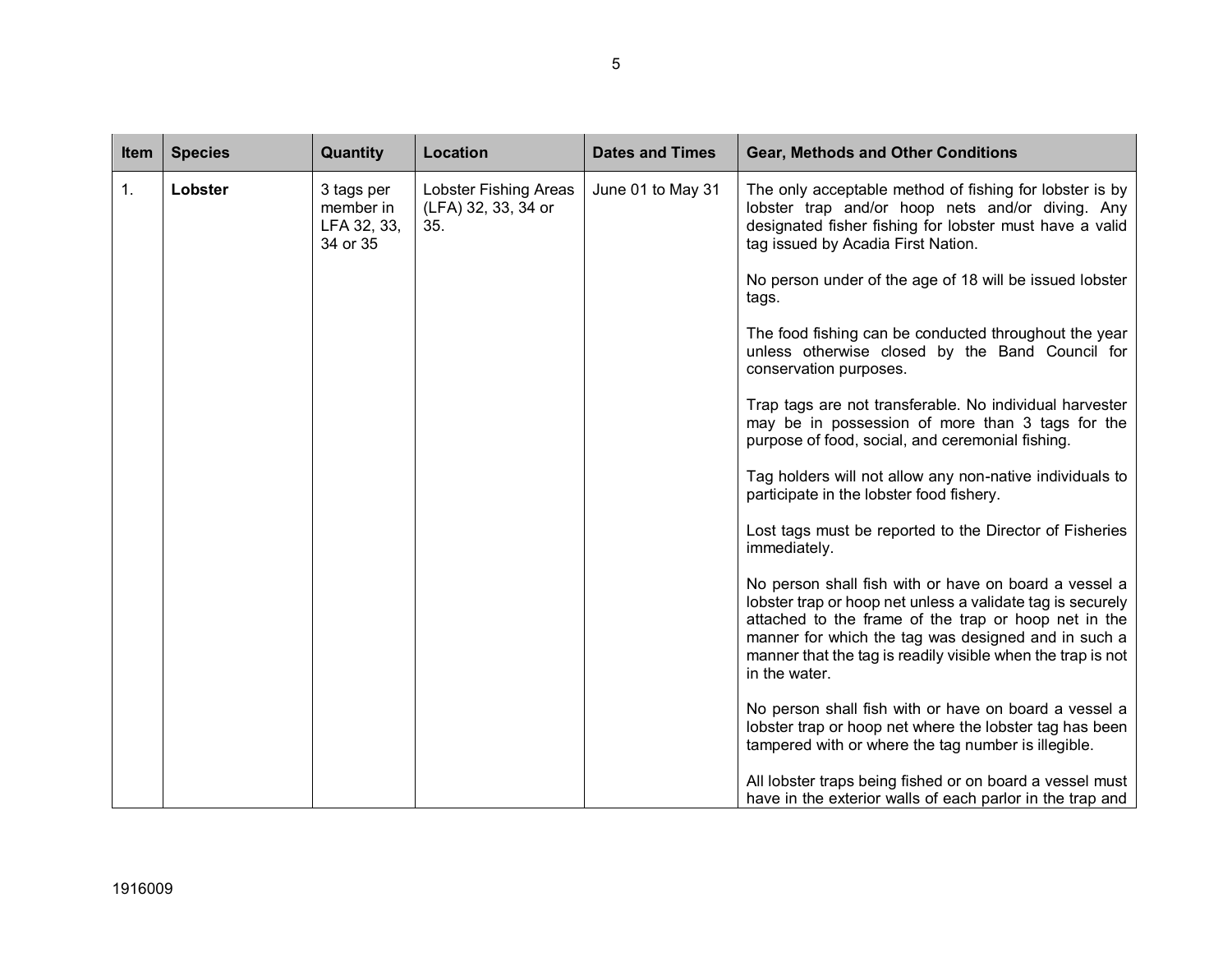|  | not more than 250 mm from the floor of each trap at<br>least:                                                                                                                                                                                                                                                             |
|--|---------------------------------------------------------------------------------------------------------------------------------------------------------------------------------------------------------------------------------------------------------------------------------------------------------------------------|
|  | (a) Two unobstructed circular openings the<br>diameter of each of which is not less than 57.2<br>mm; or<br>(b) One unobstructed rectangular opening the<br>height and width of which is not less than 44<br>mm (height) by 127 mm (width).                                                                                |
|  | No person shall fish with or have on board a vessel a<br>lobster trap that exceeds:                                                                                                                                                                                                                                       |
|  | (a) 125 cm in its greatest length;<br>(b) 90 cm in its greatest width; or<br>(c) 50 cm in its greatest height.                                                                                                                                                                                                            |
|  | No person shall fish with, or have on board a vessel a<br>lobster trap unless the trap:<br>(a) Has in one exterior wall of each parlour an<br>escape panel that provides, when removed, an<br>unobstructed opening not less than 89 mm in<br>height and 152 mm in width and that is<br>fastened to the lobster trap with: |
|  | Untreated cotton or sisal twine that does<br>(i)<br>not exceed 4.8 mm in diameter, or<br>Uncoated ferrous metal wire, other than<br>(ii)<br>stainless steel, that does not exceed 1.6<br>mm in diameter; or                                                                                                               |
|  | (b) Is a wooden lobster trap that has in one exterior<br>wall of each parlour two softwood laths that are<br>adjacent to each other and that are not treated<br>with a wood preservative.                                                                                                                                 |
|  | All keeper pots and holding crates used to store lobster<br>in the water must be tagged with one of the lobster trap<br>tags or a gear tag. The tag must be securely attached<br>in the manner for which it was designed.                                                                                                 |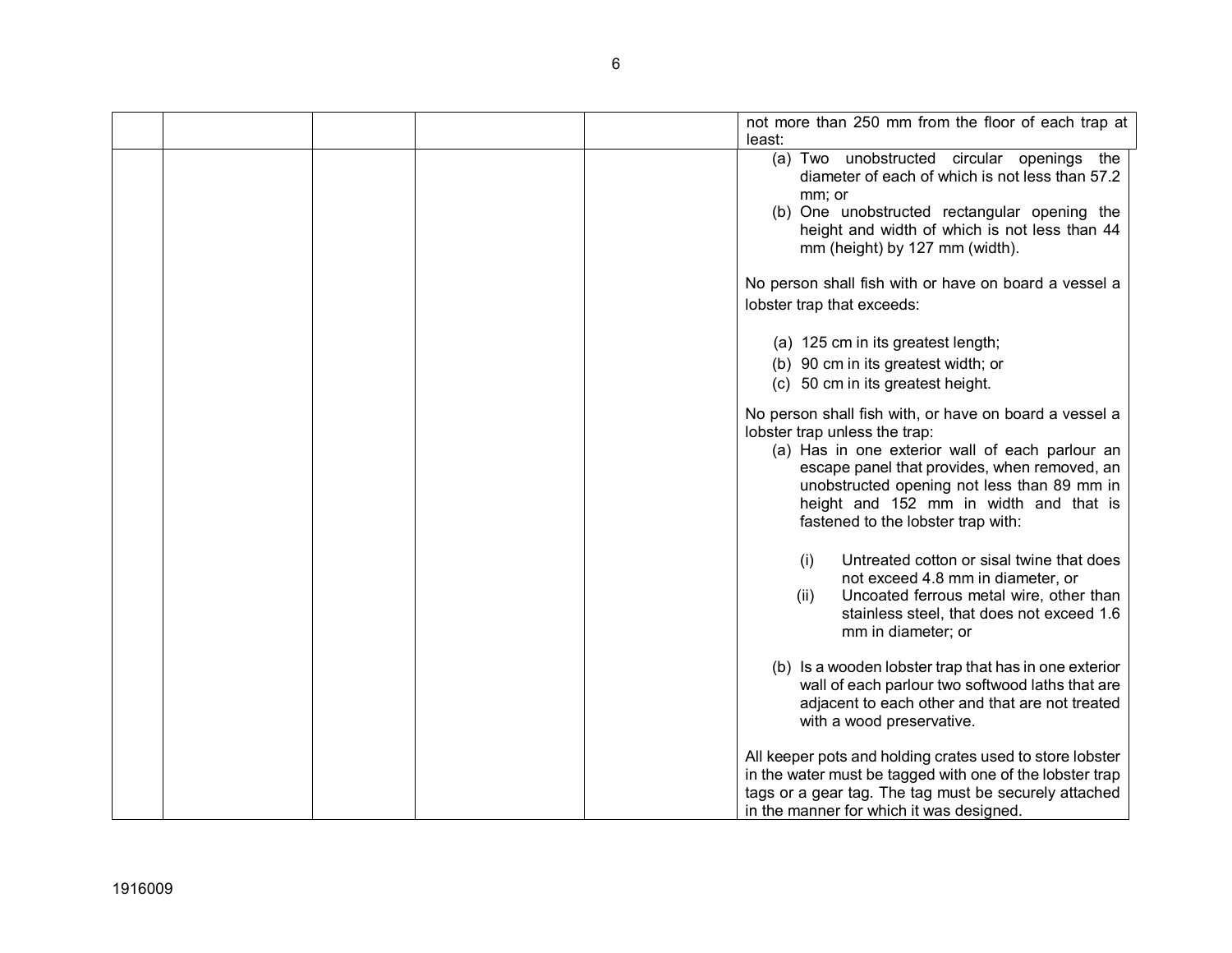|    |                     |                                                                  |                                         |                                                                                                                                                                                                                                                                                                                     | No person shall possess, in a Lobster Fishing Area, any<br>claw, tail or meat that has been separated from the<br>thorax or carapace of a lobster.<br>No person shall have in their possession any female<br>lobster with eggs attached.<br>No person shall have in their possession any female<br>lobster from which eggs have been washed or removed<br>in whole or in part, or any female lobster that has egg<br>cement or glue on its swimmerets.<br>In LFA's 32, 33, 34 and 35, the minimum size is 82.5<br>mm.<br>These regulations cover the use of lobster food fishery<br>activity by individuals. In addition, the Band will conduct<br>a food fishery in order to provide lobster on a regular<br>basis to Band members. Lobsters will not be provided<br>to members who have been issued lobster trap tags. |
|----|---------------------|------------------------------------------------------------------|-----------------------------------------|---------------------------------------------------------------------------------------------------------------------------------------------------------------------------------------------------------------------------------------------------------------------------------------------------------------------|--------------------------------------------------------------------------------------------------------------------------------------------------------------------------------------------------------------------------------------------------------------------------------------------------------------------------------------------------------------------------------------------------------------------------------------------------------------------------------------------------------------------------------------------------------------------------------------------------------------------------------------------------------------------------------------------------------------------------------------------------------------------------------------------------------------------------|
| 2. | <b>Striped Bass</b> | As required<br>for food,<br>social and<br>ceremonial<br>purposes | In all tidal waters<br>In inland waters | No closed season<br>in tidal waters.<br>The tidal portion of<br>the Annapolis River<br>from grid reference<br>16716671 at Hebbs<br>Landing upstream<br>to the highway<br>bridge at<br>Lawrencetown<br>(refer to map of<br>Bridgetown 21<br>$A/14$ ) the open<br>season is July 1,<br>2019 to September<br>30, 2020. | Angling, snaring, spearing.<br>Only striped bass of between the sizes of 68 cm and<br>150 cm in length may be retained.                                                                                                                                                                                                                                                                                                                                                                                                                                                                                                                                                                                                                                                                                                  |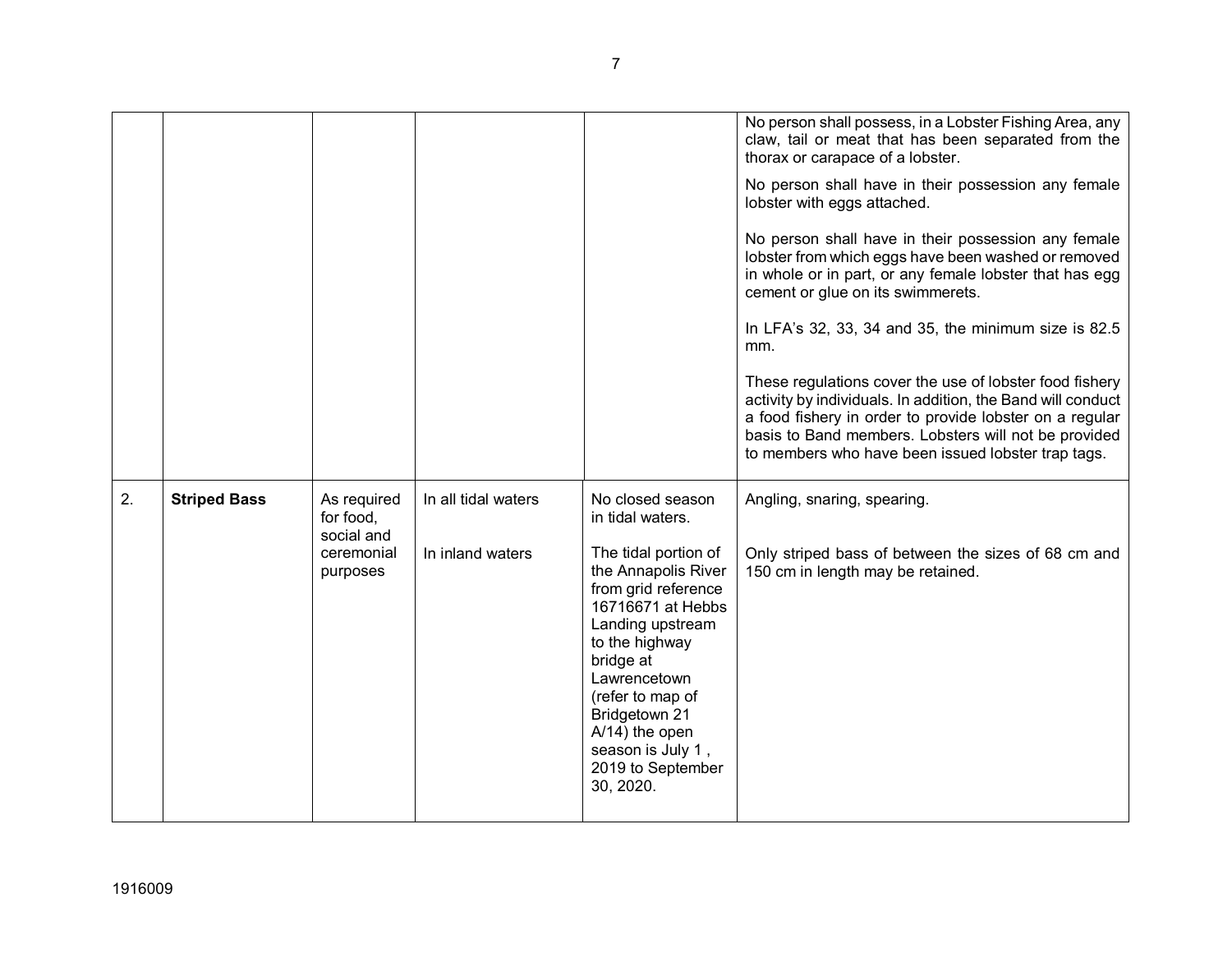|    |                                                                                                                    |                                                                           |                                                                 | In all other inland<br>waters in Nova<br>Scotia, the open<br>season is June1 to<br>May 31. |                                                                                                                                                                                                                        |
|----|--------------------------------------------------------------------------------------------------------------------|---------------------------------------------------------------------------|-----------------------------------------------------------------|--------------------------------------------------------------------------------------------|------------------------------------------------------------------------------------------------------------------------------------------------------------------------------------------------------------------------|
| 3. | <b>Trout (Brook</b><br><b>Trout, Rainbow</b><br><b>Trout, Brown</b><br><b>Trout, Lake Trout</b><br>and Artic Char) | As required<br>for food,<br>social and<br>ceremonial<br>purposes          | Inland and tidal<br>waters of the<br>Province of Nova<br>Scotia | June 1 to May 31                                                                           | Angling, snaring and spearing.<br>No one shall retain a trout with the minimum size as<br>follows:<br>- Arctic Char 10 cm<br>- Brook Trout 10 cm<br>- Brown Trout 10 cm<br>- Lake Trout 10 cm<br>- Rainbow Trout 10 cm |
| 4. | <b>Smallmouth Bass</b>                                                                                             | As required<br>for food,<br>social and<br>ceremonial<br>purposes          | Inland and tidal<br>waters of the<br>Province of Nova<br>Scotia | June 1 to May 31                                                                           | Angling, snaring and spearing.<br>No one shall retain a smallmouth bass less than 10<br>cm.                                                                                                                            |
| 5. | <b>Herring</b>                                                                                                     | As required<br>for bait,<br>food, social<br>and<br>ceremonial<br>purposes | Inland and tidal<br>waters of the<br>Province of Nova<br>Scotia | June 1 to May 31                                                                           | Angling, spearing, jigging, seine net and gillnet.                                                                                                                                                                     |
| 6. | <b>Mackerel</b>                                                                                                    | As required<br>for bait.<br>food, social<br>and<br>ceremonial<br>purposes | Inland and tidal<br>waters of the<br>Province of Nova<br>Scotia | June 1 to May 31                                                                           | Angling, spearing, jigging and gillnet.<br>It is prohibited to possess any mackerel that is less than<br>25 cm in length.                                                                                              |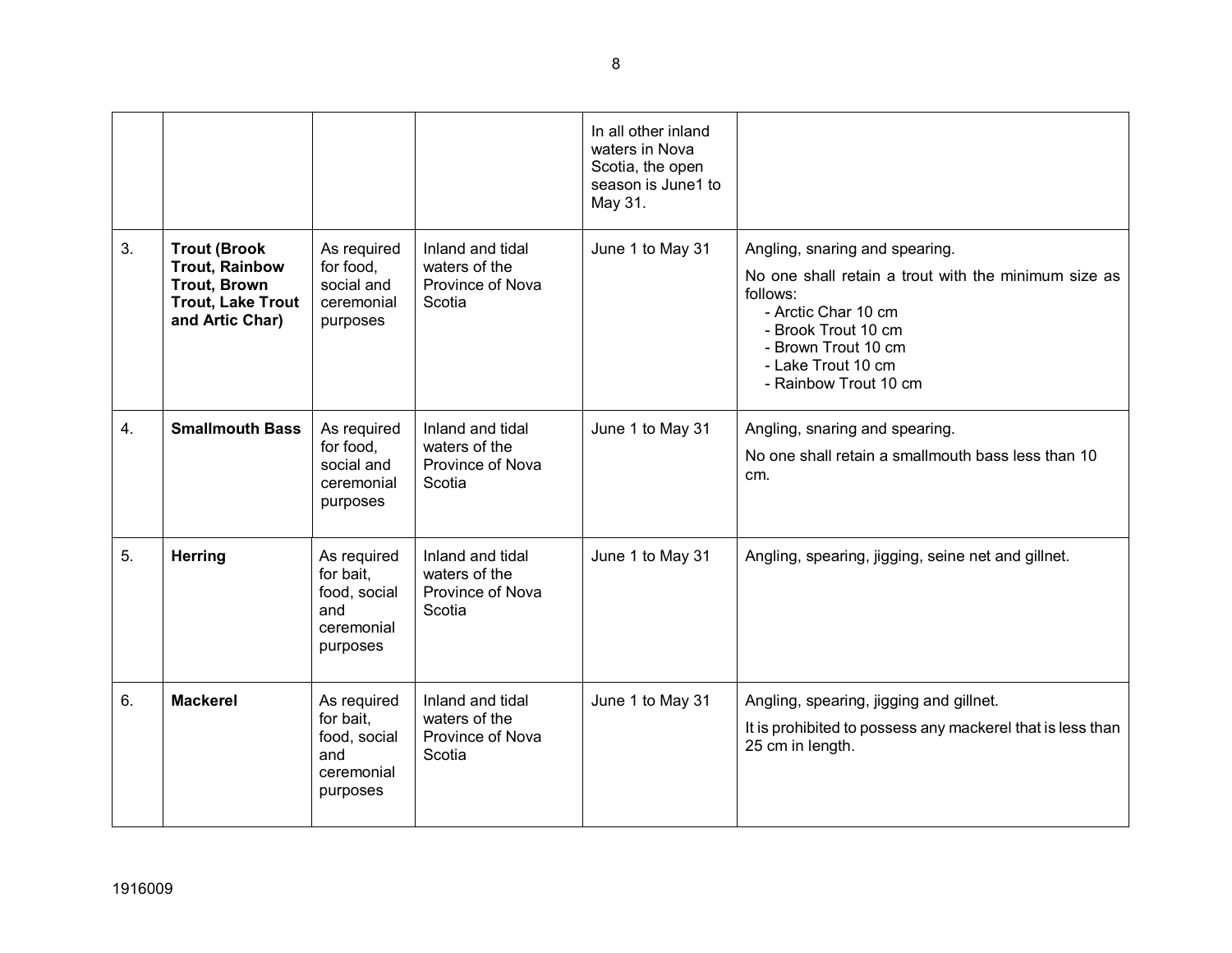| 7.  | <b>Bar Clams</b>                                                                                                                                                 | As required<br>for food,<br>social and<br>ceremonial<br>purposes          | Inland and tidal<br>waters of the<br>Province of Nova<br>Scotia | June 1 to May 31 | Hand held tools and diving.<br>Minimum shell height 76 mm.                                                            |
|-----|------------------------------------------------------------------------------------------------------------------------------------------------------------------|---------------------------------------------------------------------------|-----------------------------------------------------------------|------------------|-----------------------------------------------------------------------------------------------------------------------|
| 8.  | Quahaug<br>(Arctica<br><i>islandica</i> )<br><b>Cherry Stone</b><br>Clam (Mercenaria<br>mercenaria)<br><b>Arctic Surf Clam</b><br><b>Stimpson's Surf</b><br>Clam | As required<br>for bait,<br>food, social<br>and<br>ceremonial<br>purposes | Inland and tidal<br>waters of the<br>Province of Nova<br>Scotia | June 1 to May 31 | Hand held tools, drag rake, diving, mechanical device,<br>hydraulic dredge and diving.<br>Minimum shell height 38 mm. |
| 9.  | <b>Razor Clams</b>                                                                                                                                               | As required<br>for food,<br>social and<br>ceremonial<br>purposes          | Inland and tidal<br>waters of the<br>Province of Nova<br>Scotia | June 1 to May 31 | Hand held tools and diving.                                                                                           |
| 10. | <b>Soft-shell Clams</b>                                                                                                                                          | As required<br>for food<br>social and<br>ceremonial<br>purposes           | Inland and tidal<br>waters of the<br>Province of Nova<br>Scotia | June 1 to May 31 | Hand held tools and diving.<br>Minimum shell height 44 mm.                                                            |
| 11. | <b>Mussels</b>                                                                                                                                                   | As required<br>for food<br>social and<br>ceremonial<br>purposes           | Inland and tidal<br>waters of the<br>Province of Nova<br>Scotia | June 1 to May 31 | Hand held tools and diving.                                                                                           |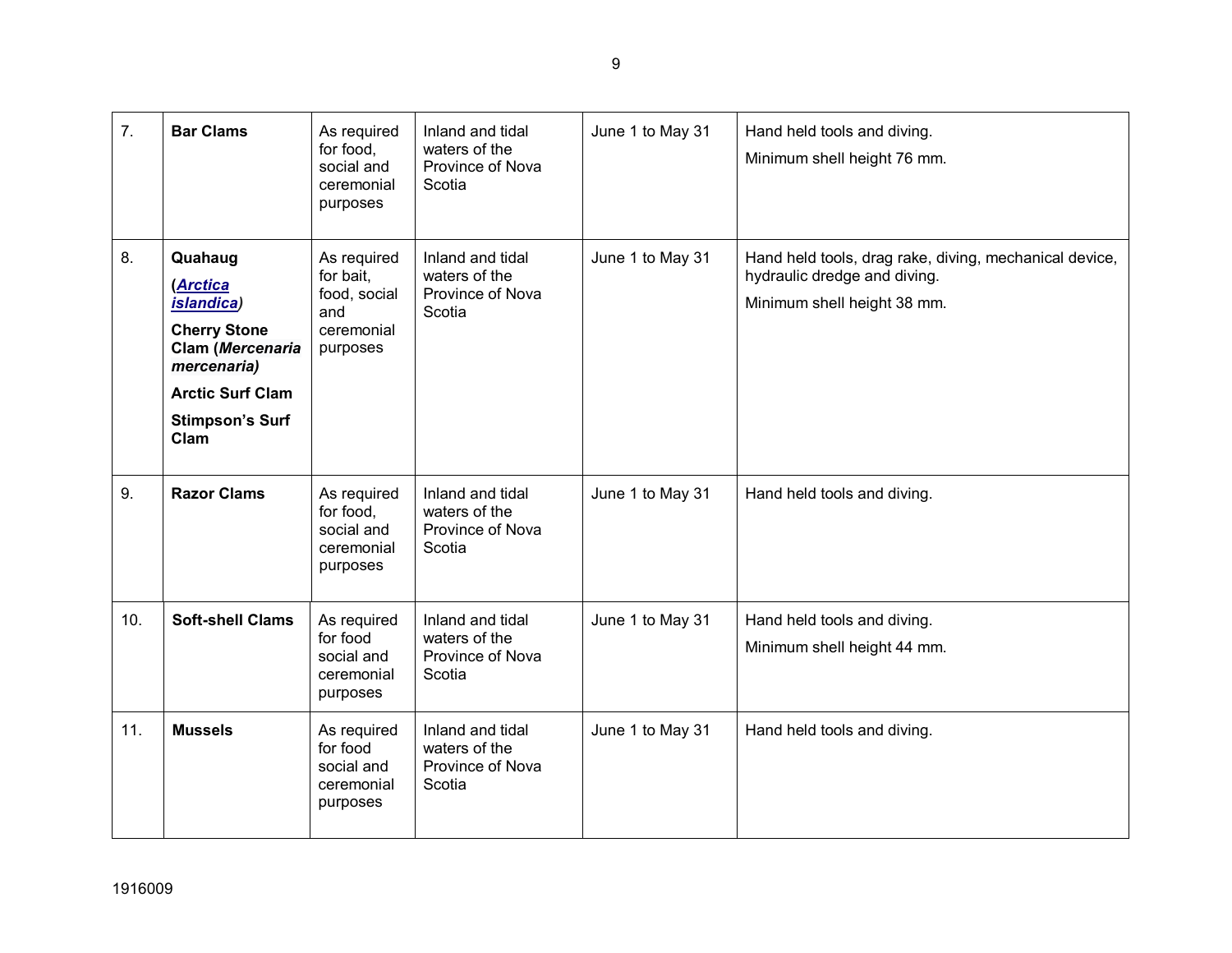| 12. | Gaspereau<br>(including<br>blueback<br>herring) | As required<br>for bait, food<br>social and<br>ceremonial<br>purposes | No restrictions                           | June 1 to May 31 | Angling, jigging, dipnet and gillnet in all waters.                                                                                                                                                                                                                                                                                                                                                                                                                                                                           |
|-----|-------------------------------------------------|-----------------------------------------------------------------------|-------------------------------------------|------------------|-------------------------------------------------------------------------------------------------------------------------------------------------------------------------------------------------------------------------------------------------------------------------------------------------------------------------------------------------------------------------------------------------------------------------------------------------------------------------------------------------------------------------------|
| 13. | <b>Eels</b>                                     | As required<br>for food,<br>social and<br>ceremonial<br>purposes      | No restrictions                           | June 1 to May 31 | Eel spearing, angling, eel pots, weir and fyke net.<br>There is a minimum size limit of 35 cm.                                                                                                                                                                                                                                                                                                                                                                                                                                |
| 15. | <b>Smelt</b>                                    | As required<br>for food,<br>social and<br>ceremonial<br>purposes      | No restrictions                           | June 1 to May 31 | Angling and dipnet in all waters.                                                                                                                                                                                                                                                                                                                                                                                                                                                                                             |
| 16. | <b>Scallops</b>                                 | As required<br>for food,<br>social and<br>ceremonial<br>purposes      | <b>Scallop Fishing Areas</b><br>28 and 29 | June 1 to May 31 | Diving, dipnet, tongs, drag and hand.<br>In SFA 28<br>Only scallop with a shell height greater than 75 mm<br>may be retained.<br>In SFA 29<br>Only scallops with a shell height greater than 110 mm<br>may be retained.<br>It is unsafe to consume any portion of a sea scallop<br>except the adductor muscle if that scallop has been<br>caught from an area closed by a DFO or AFN<br>Prohibition Order.<br>For health and safety reasons, do not eat the viscera,<br>including roe, of a scallop. You should remove it and |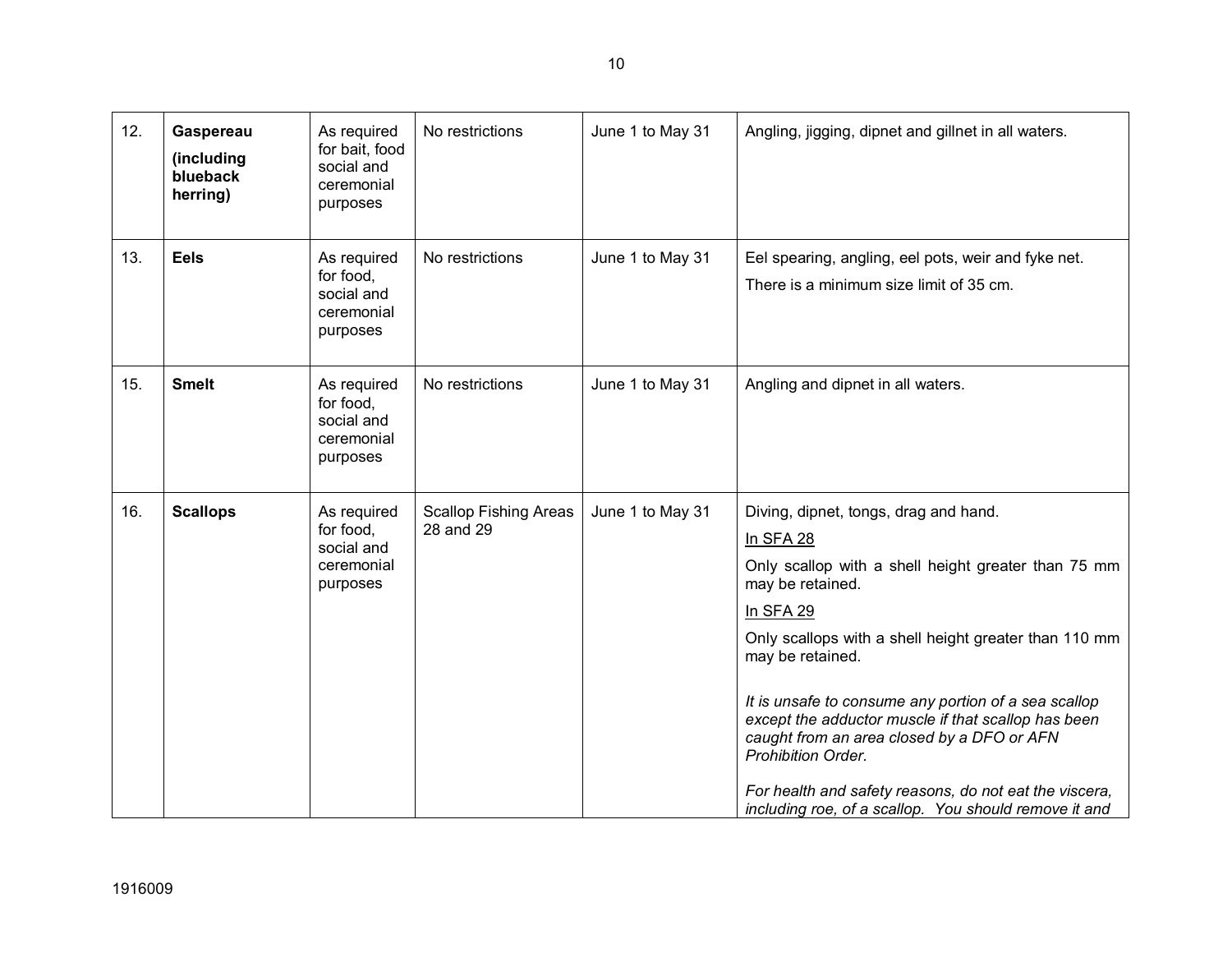|     |                             |                                                                           |                                                                                                                                                                                                                                            |                  | dispose of it so that it does not contaminate any<br>human food. Eat only the adductor muscle.                                                                                                                                                                                                                                     |
|-----|-----------------------------|---------------------------------------------------------------------------|--------------------------------------------------------------------------------------------------------------------------------------------------------------------------------------------------------------------------------------------|------------------|------------------------------------------------------------------------------------------------------------------------------------------------------------------------------------------------------------------------------------------------------------------------------------------------------------------------------------|
| 17. | Landlocked<br><b>Salmon</b> | As required<br>for food,<br>social and<br>ceremonial<br>purposes          | Inland and tidal<br>waters of the<br>Province of Nova<br>Scotia.<br>OPEN ALL YEAR.<br>Lake Charles, Lake<br>Williams, Lake<br>Thomas, Fletchers<br>Lake, Shubenacadie<br>Grand Lake, Little<br>Grand Lake, Scraggy<br>Lake, Lake Charlotte | June 1 to May 31 | Angling and spearing.<br>Only landlocked salmon greater than 35 cm in length<br>may be retained.                                                                                                                                                                                                                                   |
| 18. | <b>Shad</b>                 | As required<br>for food,<br>social and<br>ceremonial<br>purposes          | No restrictions                                                                                                                                                                                                                            | June 1 to May 31 | Angling, dipnet, squarenet, trapnet and gillnet in all<br>waters.<br>Shad harvested as incidental catch while fishing for<br>gaspereau may be retained.                                                                                                                                                                            |
| 19. | <b>Rock Crab</b>            | As required<br>for bait,<br>food, social<br>and<br>ceremonial<br>purposes | Lobster Area 32, 33,<br>34 or 35                                                                                                                                                                                                           | June 1 to May 31 | No person under the age of 18 will be issued crab tags.<br>Properly tagged lobster traps, by hand and dipnet.<br>Crabs harvested as incidental catch when fishing for<br>lobster may be retained. All female crabs must be<br>released with exception of green crabs.<br>A minimum carapace width for male rock crab of 102<br>mm. |
| 20. | <b>Jonah Crab</b>           | As required<br>for bait,<br>food, social<br>and<br>ceremonial<br>purposes | Lobster Area 32,33,<br>34 or 35                                                                                                                                                                                                            | June 1 to May 31 | No person under the age of 18 will be issued crab tags.<br>Properly tagged lobster traps, by hand and dipnet.<br>Jonah crabs harvested as incidental catch when fishing<br>for lobster may be retained. All female crabs must be<br>released with exception of green crabs.                                                        |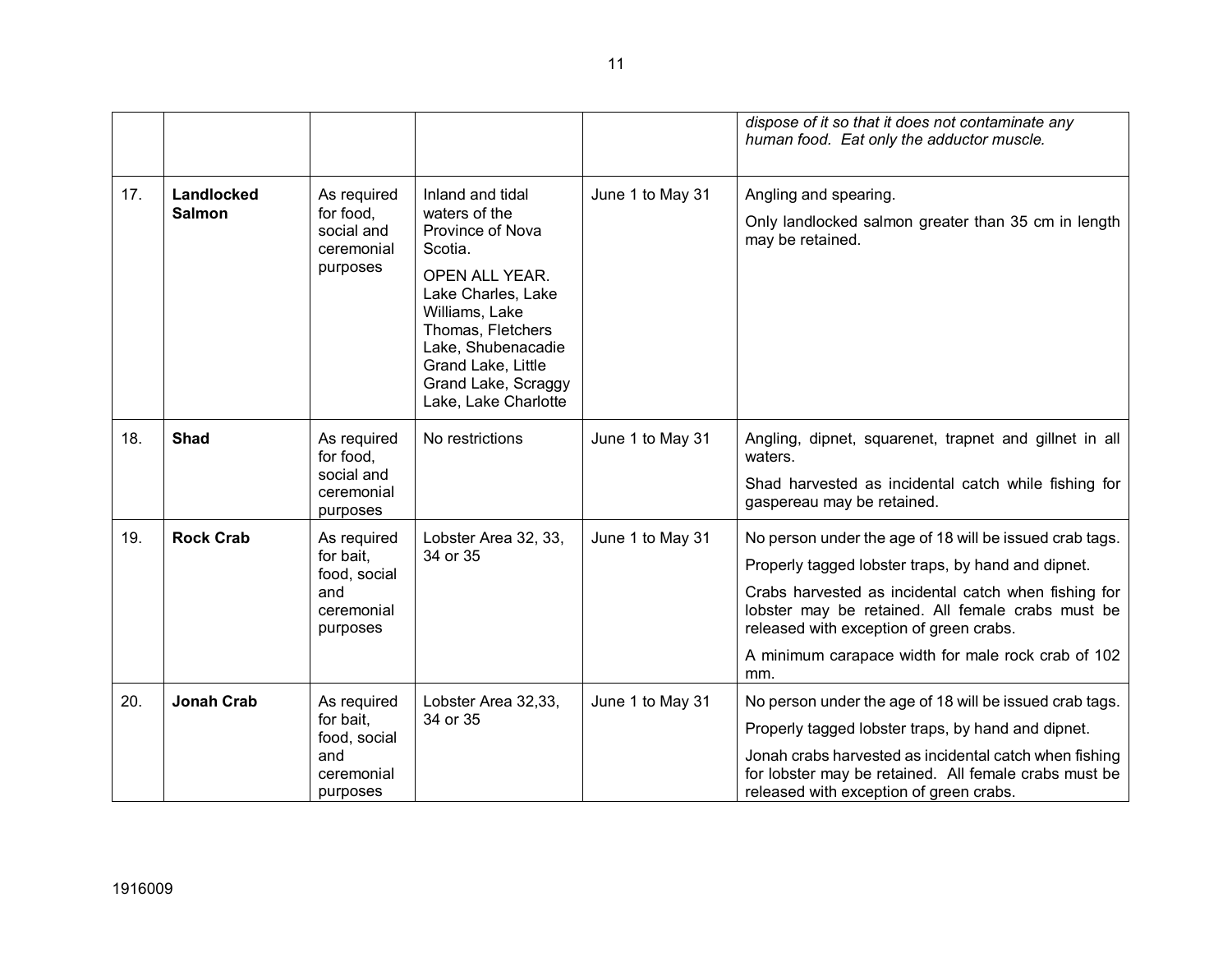|     |                                                                                           |                                                                           |                                                                   |                  | A minimum carapace width for male only Jonah crab of<br>130 mm.                                                                                                                                                                                                                                                                    |
|-----|-------------------------------------------------------------------------------------------|---------------------------------------------------------------------------|-------------------------------------------------------------------|------------------|------------------------------------------------------------------------------------------------------------------------------------------------------------------------------------------------------------------------------------------------------------------------------------------------------------------------------------|
| 21. | <b>Snowcrab</b>                                                                           | As required<br>for food,<br>social and<br>ceremonial<br>purposes          | Snow Crab Area 24<br>W or 24 E                                    | June 1 to May 31 | No person under the age of 18 will be issued crab tags.<br>Snowcrab traps.<br>No person shall have in his possession any snow crab<br>that is less than 95 mm in width.<br>Snowcrab harvested as incidental catch when fishing<br>for lobster may be retained. All female crabs must be<br>released with exception of green crabs. |
| 22. | <b>Green Crab</b>                                                                         | As required<br>for bait,<br>food, social<br>and<br>ceremonial<br>purposes | Lobster Area 32, 33,<br>34 or 35                                  | June 1 to May 31 | No person under the age of 18 will be issued crab tags.<br>Properly tagged lobster traps, by hand and dipnet.<br>Green crabs harvested as incidental catch when fishing<br>for lobster may be retained.                                                                                                                            |
| 23. | <b>Seals</b>                                                                              | As required<br>for food,<br>social and<br>ceremonial<br>purposes          | The tidal waters<br>adjacent to the<br>Province of Nova<br>Scotia | June 1 to May 31 | Firearm, club and hakapik.                                                                                                                                                                                                                                                                                                         |
| 24. | <b>Periwinkle</b>                                                                         | As required<br>for food,<br>social and<br>ceremonial<br>purposes          | The tidal waters<br>adjacent to the<br>Province of Nova<br>Scotia | June 1 to May 31 | Handheld tools, modified crab traps and diving.                                                                                                                                                                                                                                                                                    |
| 25. | <b>Groundfish</b><br>(Cod, Haddock,<br>Pollock, Halibut,<br>Redfish,<br>Flounder, Plaice, | As required<br>for bait.<br>food, social<br>and                           | Division 4X, 5ze, 5y<br>and 4WVN<br>Unit 2, Unit 3                | June 1 to May 31 | Angling or handline only<br>Note: It is not permitted to retain northern wolffish or<br>spotted wolffish.                                                                                                                                                                                                                          |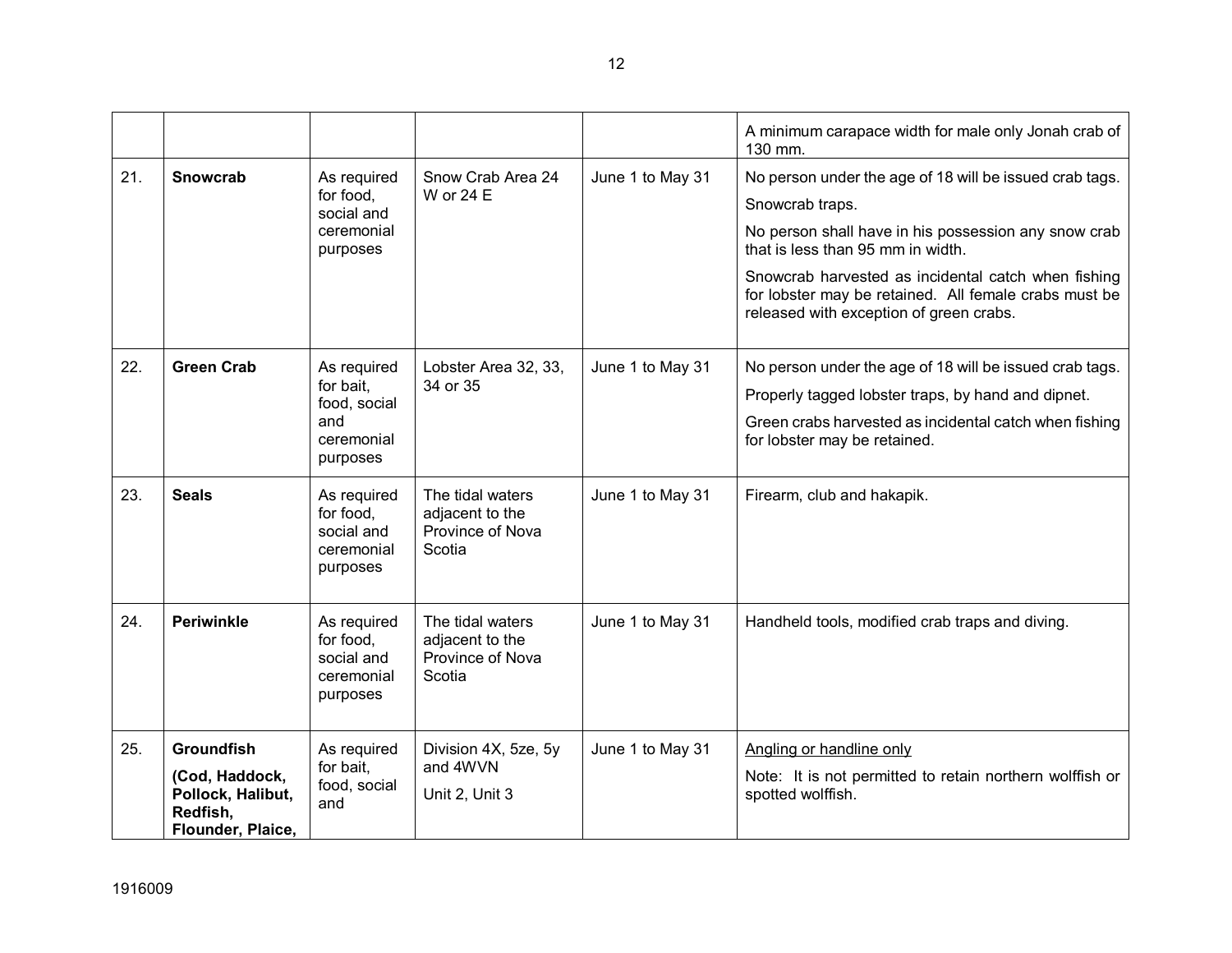|     | <b>Red Hake, White</b><br>Hake, Monkfish<br>and Catfish) | ceremonial<br>purposes                                                    |                                                                   |                  | Fish are considered undersized if smaller than the<br>following:                                                                                                                                    |
|-----|----------------------------------------------------------|---------------------------------------------------------------------------|-------------------------------------------------------------------|------------------|-----------------------------------------------------------------------------------------------------------------------------------------------------------------------------------------------------|
|     |                                                          |                                                                           |                                                                   |                  | Cod, haddock, and pollock - 43 cm.                                                                                                                                                                  |
|     |                                                          |                                                                           |                                                                   |                  | Redfish - 22 cm in all areas.                                                                                                                                                                       |
|     |                                                          |                                                                           |                                                                   |                  | American plaice, yellowtail - 30 cm in all areas.                                                                                                                                                   |
|     |                                                          |                                                                           |                                                                   |                  | Witch and flatfish - 30 cm in all areas except 33 cm in<br>4VWX.                                                                                                                                    |
|     |                                                          |                                                                           |                                                                   |                  | Halibut - 81 cm in length.                                                                                                                                                                          |
| 26. | <b>Squid</b>                                             | As required<br>for bait,<br>food, social<br>and<br>ceremonial<br>purposes | The tidal waters<br>adjacent to the<br>Province of Nova<br>Scotia | June 1 to May 31 | Jigging, angling and seine net.                                                                                                                                                                     |
| 27. | <b>Tomcod</b>                                            | As required<br>for food,<br>social and<br>ceremonial<br>purposes          | <b>Tidal waters of Nova</b><br>Scotia                             | June 1 to May 31 | Box net, bag net and spear.                                                                                                                                                                         |
| 28. | <b>Perch (Yellow</b><br>and White)                       | As required<br>for food.<br>social and<br>ceremonial<br>purposes          | Inland and tidal<br>waters of the<br>Province of Nova<br>Scotia.  | June 1 to May 31 | Angling, snaring and spearing.<br>No one shall retain a perch no less than as follows:<br>- White Perch 10 cm<br>- Yellow Perch 10 cm                                                               |
|     | <b>Blue Shark</b>                                        | A maximum<br>$(5)$ fish per<br>year for<br><b>Acadia First</b><br>Nation  | <b>Tidal waters of Nova</b><br>Scotia                             | June 1 to May 31 | Angling and longline.<br>A Pelagic Shark Receiving Tally must be filled out and<br>sent to BIO as indicated on report.<br>All sharks must have their fins naturally attached<br>through offloading. |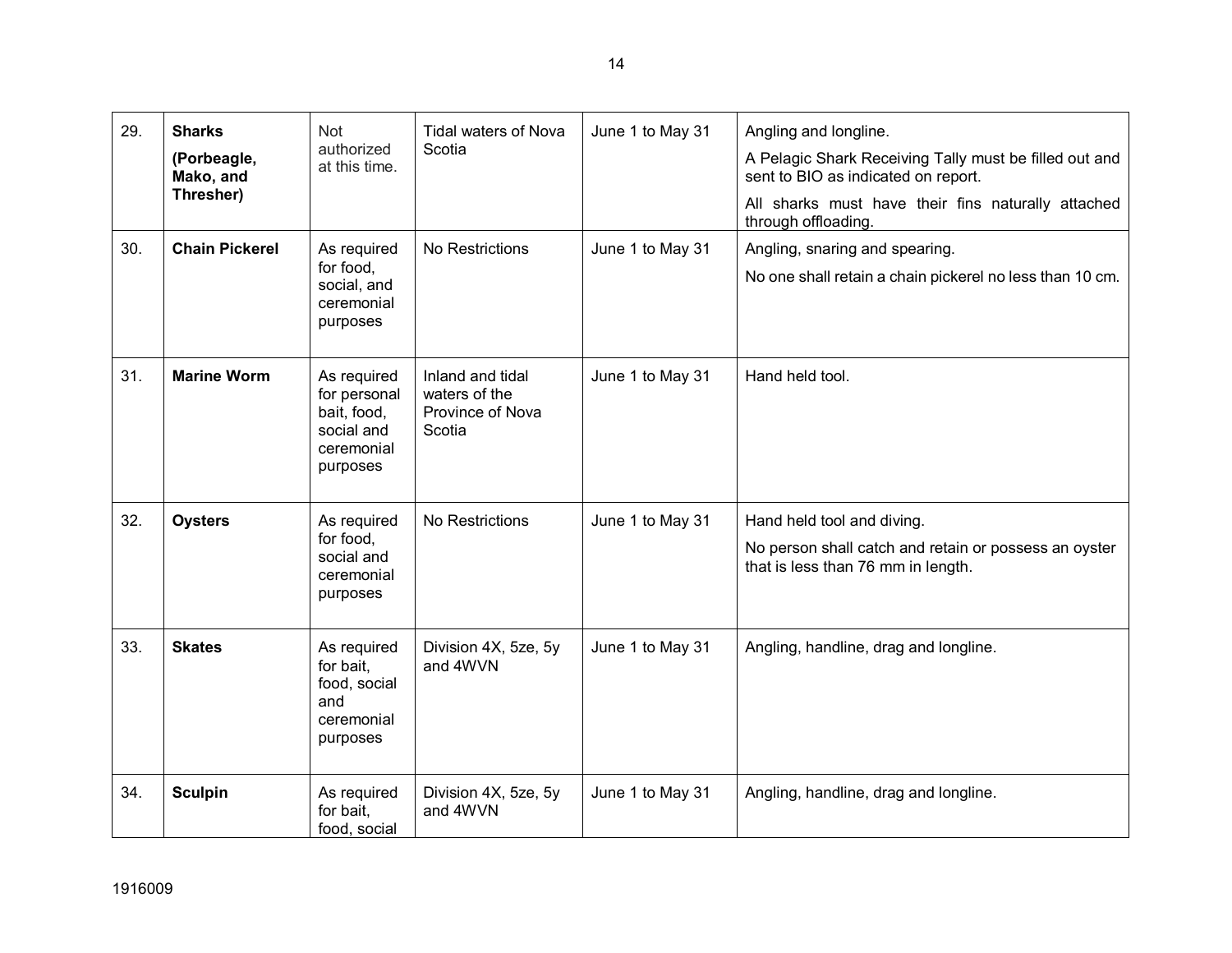|  | and<br>ceremonial<br>purposes |  |  |
|--|-------------------------------|--|--|
|  |                               |  |  |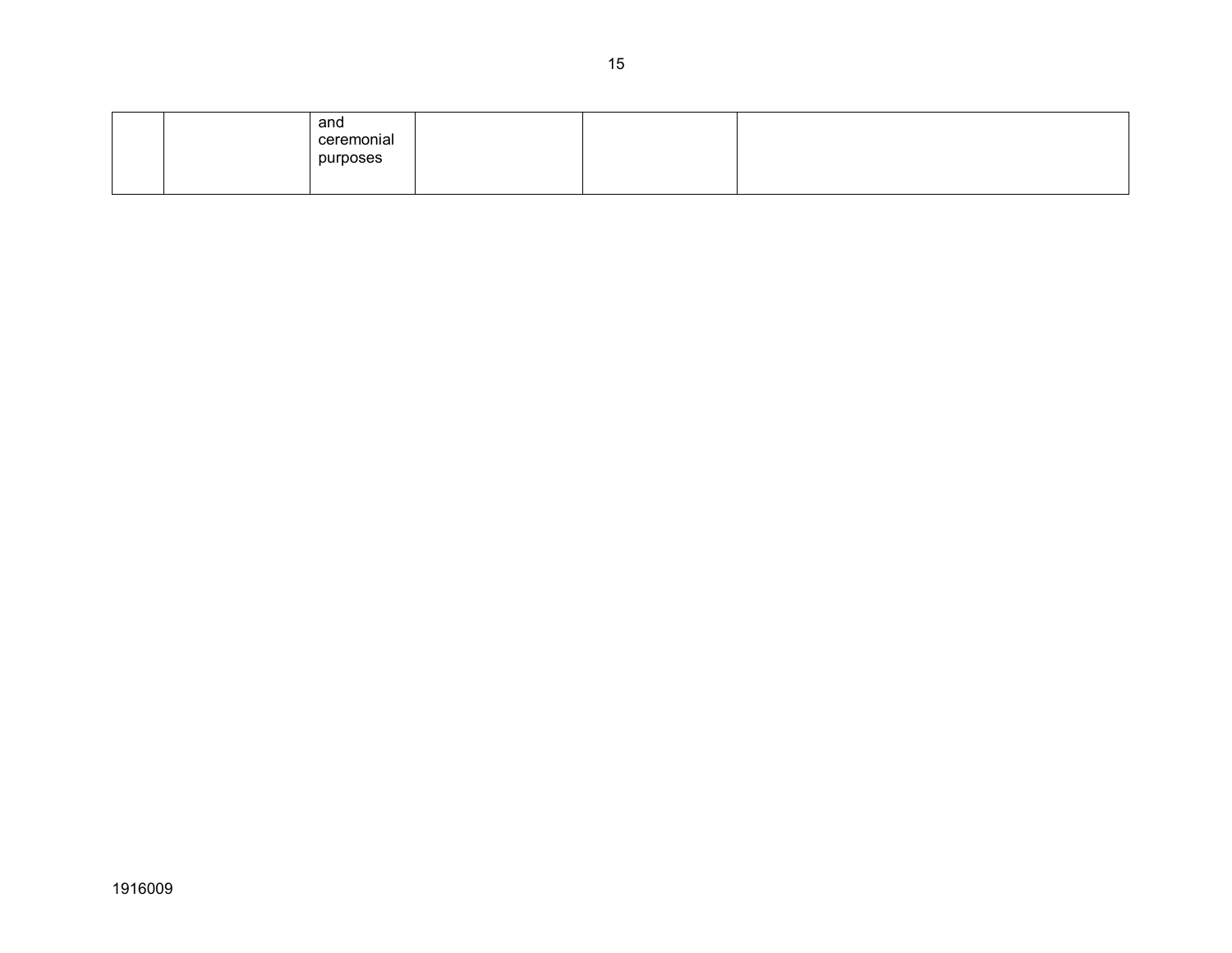| 35. | <b>Dogfish</b>                                                        | As required<br>for food,<br>social and<br>ceremonial<br>purposes | Division 4X, 5ze, 5y<br>and 4WVN                                | June 1 to May 31 | Angling, handline, gillnet and longline.                                                                                                                                                                                                                                                                                                      |
|-----|-----------------------------------------------------------------------|------------------------------------------------------------------|-----------------------------------------------------------------|------------------|-----------------------------------------------------------------------------------------------------------------------------------------------------------------------------------------------------------------------------------------------------------------------------------------------------------------------------------------------|
| 36. | <b>Marine Plants</b><br>(Nori, Irish Moss,<br>Rock Weed, Sea<br>Weed) | As required<br>for food,<br>social and<br>ceremonial<br>purposes | Inland and tidal<br>waters of the<br>Province of Nova<br>Scotia | June 1 to May 31 | Rake and diving.                                                                                                                                                                                                                                                                                                                              |
| 37. | <b>Sea Cucumbers</b>                                                  | As required<br>for food,<br>social and<br>ceremonial<br>purposes | Division 4X, 5ze, 5y<br>and 4WVN                                | June 1 to May 31 | Drag and diving.<br>No one shall possess sea cucumbers less than a legal<br>size of 116 mm.                                                                                                                                                                                                                                                   |
| 38. | <b>Bluefin Tuna</b>                                                   | Not<br>authorized<br>at this time.                               | Division 4X, 5ze, 5y<br>and 4WVN                                | June 1 to May 31 | Angling, drail, harpoon, trap and longline.<br>The catch and retention of bluefin tuna weighing less<br>than 30 kg (round weight) and/or in the alternative<br>having a flank length of less than 115 cm is prohibited.<br>All Bluefin tuna having a flank length of 115 cm or<br>greater must be brought on board the vessel<br>immediately. |
| 39. | <b>Big Eye and</b><br><b>Yellow Tail Tuna</b>                         | <b>Not</b><br>authorized<br>at this time.                        | Division 4X, 5ze, 5y<br>and 4WVN                                | June 1 to May 31 | Angling, drail, harpoon and longline<br>No person shall have in possession any bigeye or<br>yellowfin tuna that weighs less than 3.2 kg.                                                                                                                                                                                                      |